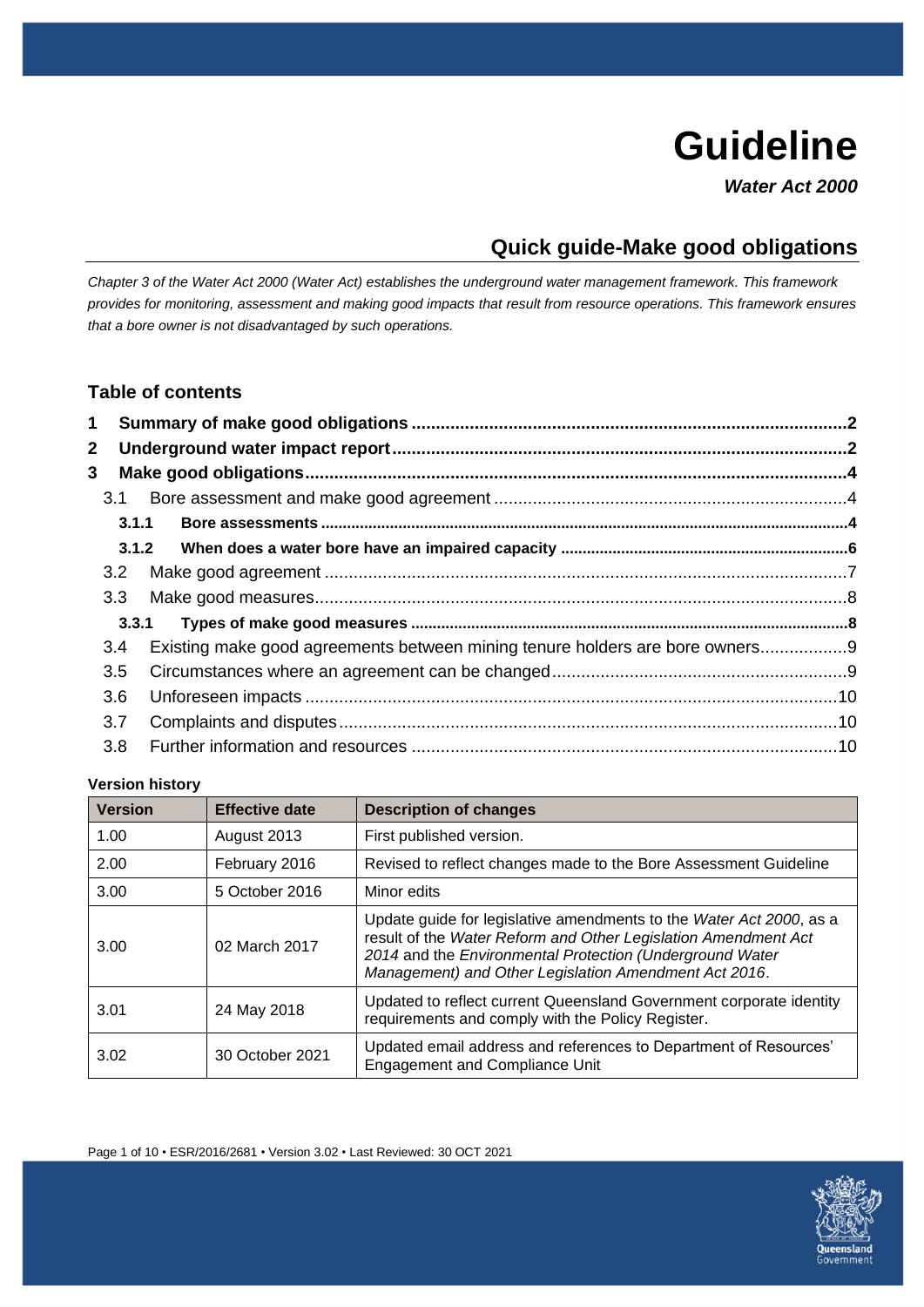## <span id="page-1-0"></span>**1 Summary of make good obligations**

Chapter 3 of the *Water Act 2000* (Water Act) establishes the underground water management framework. This framework provides for monitoring, assessment and making good impacts that result from resource operations. This framework ensures that a bore owner is not disadvantaged by such operations.

When water is extracted from a coal seam or a mine pit is dewatered, underground water levels decline in the surrounding area. In some situations this may affect private landholder bores. The purpose of this quick guide is to explain how impacts on landholder bores are identified and addressed.

Figure 1 summarises the 'make good' process under Chapter 3 of the Water Act, including the requirement for a resource tenure holder to undertake a bore assessment and enter into a make good agreement with a bore owner.

## <span id="page-1-1"></span>**2 Underground water impact report**

A key part of the underground water management framework is the requirement for resource tenure holders to prepare an underground water impact report (UWIR). The UWIR predicts impacts from a resource operation to underground water, and sets out future monitoring obligations and spring impact management strategies for the project.

If there are multiple resource tenures adjacent to each other, the impacts of water extraction on underground water levels may overlap. In these situations, a cumulative approach is required for the assessment and management of underground water impacts, and the government may declare a cumulative management area (CMA) such as the Surat CMA which was declared in March 2011. The Surat CMA only applies to petroleum tenures in the Surat and southern Bowen Basin.

Once a CMA is declared, the independent Office of Groundwater Impact Assessment (OGIA) is responsible for preparing the UWIR for the CMA.

A key role of an UWIR is to predict groundwater impacts that are likely to occur in both the immediate and longterm. One of the purposes of making these predictions is to ensure that resource tenure holders enter into make good agreements with bore owners prior to their bores experiencing an adverse impact.

If an immediately affected area (IAA) or long term affected (LTAA) area is predicted in an UWIR, then the resource tenure holder (or OGIA for a CMA) must review the predictions and maps included in its UWIR each year, and submit a summary of this review to the Department of Environment and Science (the department). The summary must include any details about whether there has been a material change to information or predictions included in an UWIR. If a material change in information or predictions has occurred, the department may require the resource tenure holder (or OGIA for a CMA) to amend its UWIR.

For UWIRs which do not predict an IAA or LTAA, an annual review is not required.

In addition to annual reviews, all resource tenure holders who exercise underground water rights and OGIA (for a CMA) are generally required to submit a new UWIR every three years.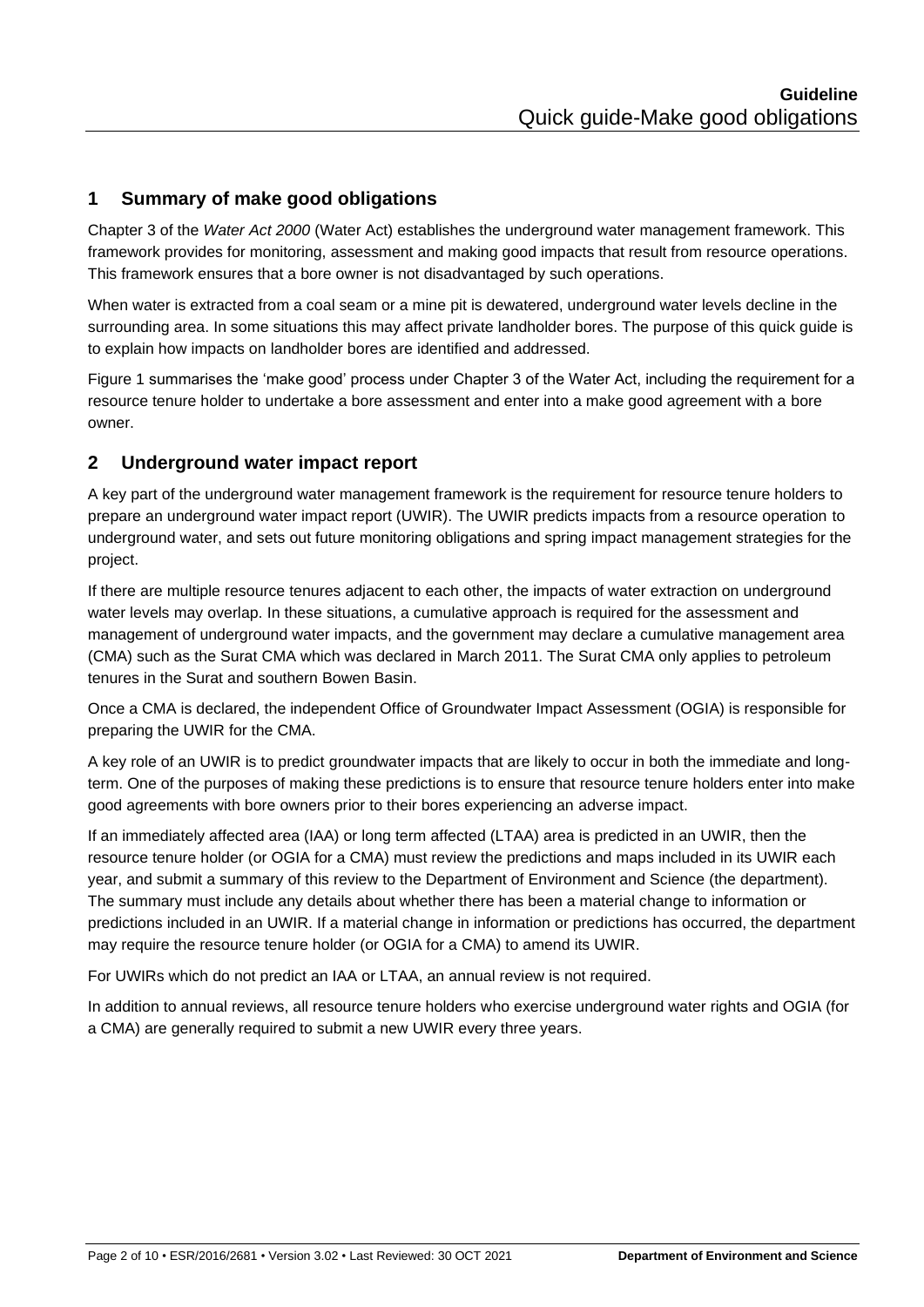

**Figure 1: The 'make good' process under Chapter 3 of the Water Act**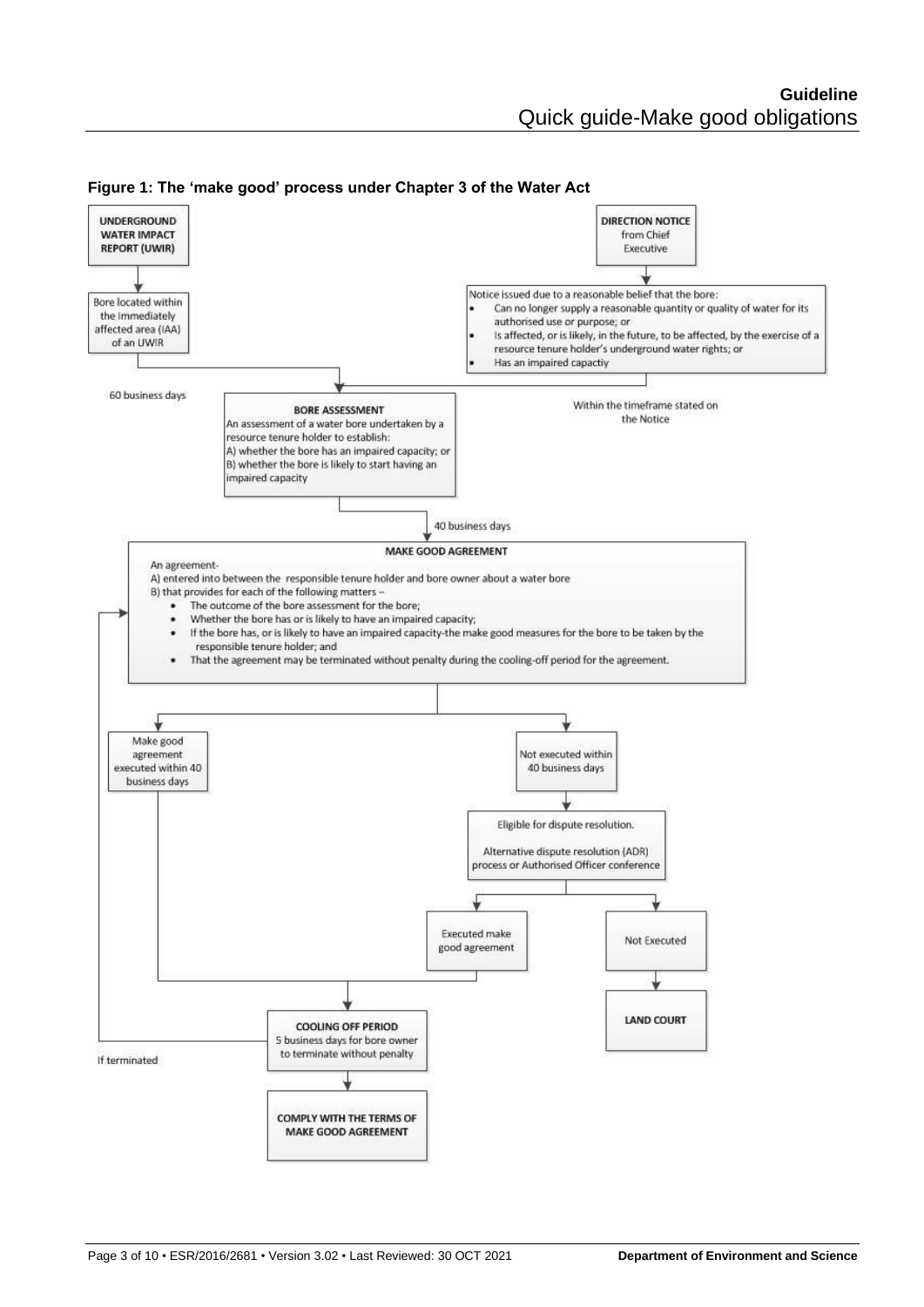## <span id="page-3-0"></span>**3 Make good obligations**

#### <span id="page-3-1"></span>**3.1 Bore assessment and make good agreement**

Under Chapter 3 of the Water Act, a resource tenure holder is subject to four general make good obligations which are:

- undertaking a bore assessment;
- entering into a make good agreement, and if the bore is, or is likely to be impaired, provide make good measures for that impairment;
- complying with the make good agreement; and
- if asked to vary the make good agreement in specified circumstances, negotiate a variation of the make good agreement.

These obligations ensure that a bore is properly monitored and, where necessary, that any impairment caused by a resource operation are 'made good'.

A make good agreement is only required to include make good measures when the exercise of underground water rights has, as part of a resource operation, materially contributed to the impairment of a bore. If a bore assessment shows that resource operations have not materially contributed to the impairment of the bore, the make good agreement need only include the outcome of the bore assessment and that the bore is not impaired.

#### <span id="page-3-2"></span>**3.1.1 Bore assessments**

The first make good obligation is for a bore assessment to be undertaken by (or on behalf of) the resource tenure holder. This assessment is used to determine whether a bore has or is likely to have an impaired capacity.

A bore assessment is triggered when either:

- the bore is identified in an IAA in an UWIR or final report; or
- the chief executive of the department issues the resource tenure holder with a direction notice, as the chief executive reasonable believes the bore:
	- $\circ$  can no longer supply a reasonable quantity or quality of water for its authorised use or purpose;
	- $\circ$  is affected or likely to be affected by the exercise of underground water rights; or
	- o has an impaired capacity (including the release of free gas).

If a bore is identified in an IAA, the bore assessment must be completed within 60 business days after the UWIR takes effect. In certain circumstances, the chief executive may agree to a longer period to undertake a bore assessment.

If a bore is not located within an IAA but it is experiencing an impairment, including due to the release of free gas derived from a resource tenure holder's activities, the chief executive of the department may direct the resource tenure holder to undertake a bore assessment. The resource tenure holder must either make a submission to the chief executive as to why a bore assessment should not be undertaken or undertake the bore assessment by the day mentioned in the direction notice. The chief executive of the department will consider any submission from a resource tenure holder as to why a bore assessment should not be undertaken, but may still decide to issue a direction notice requiring the resource tenure holder to undertake the bore assessment by a stated date.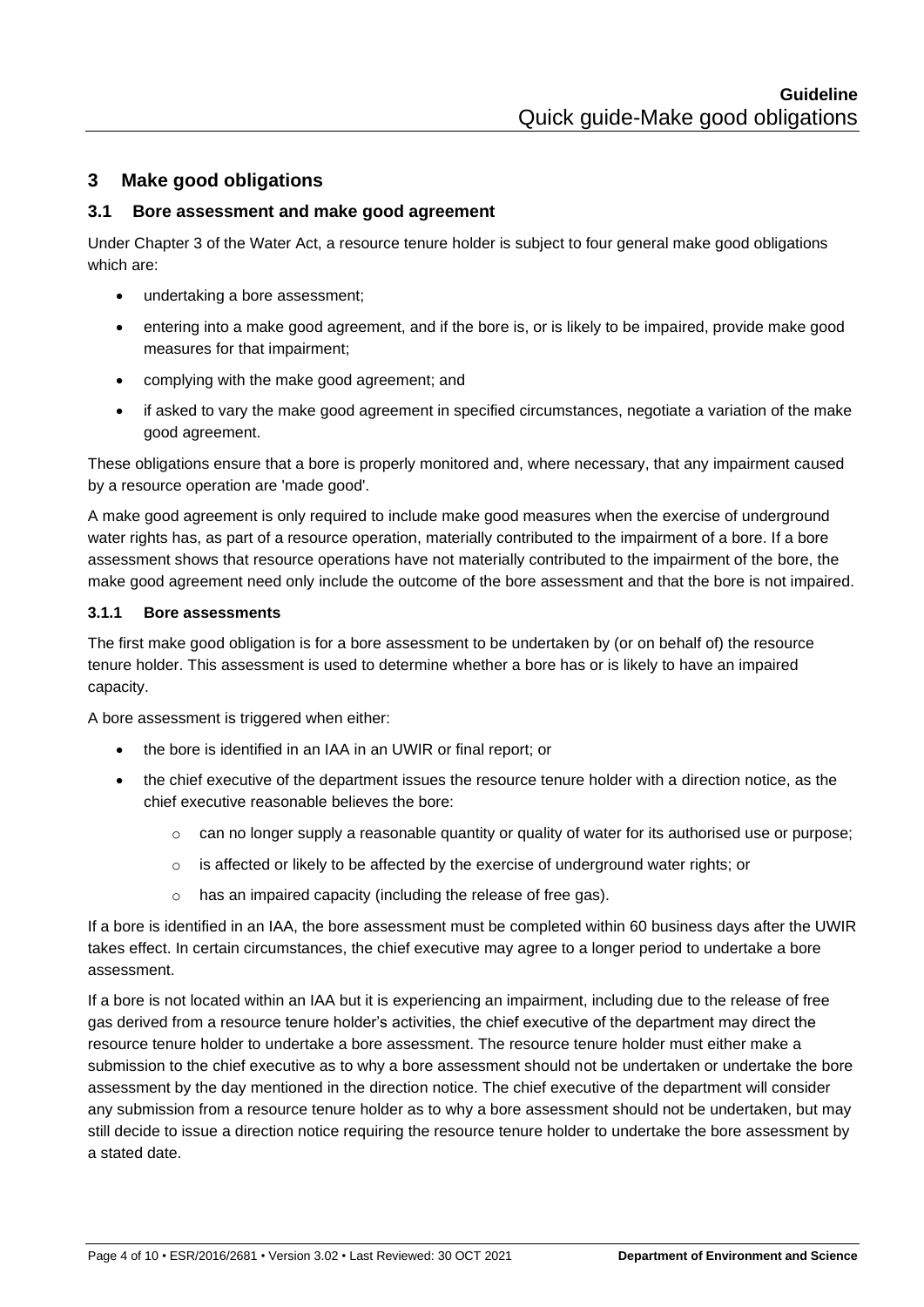All bore assessments must be undertaken in accordance with the guideline Bore assessments (ESR/2016/2005<sup>1</sup> ). This guideline provides resource tenure holders and bore owners with details about the minimum requirements for undertaking bore assessments, including the requirement for bore assessments to be completed by an independent third party, or certified by an independent third party. The purpose of a bore assessment is to determine whether the bore has or is likely to have an impaired capacity.

To determine whether a bore has or is likely to have an impaired capacity, the following information will assist:

- historical records;
- observations from the bore owner;
- pumping tests or flow/pressure tests; and
- a measurement of flow rate (only where pumping is not possible e.g. because of immovable head works which prevent access).

The resource tenure holder must notify the bore owner at least 10 business days before intending to access the property to undertake the bore assessment. It is important that the bore owner facilitates access to the bore, and provides any available information about the bore, for example, drill logs, pump records and a description of how the bore is used. The more information provided, the more accurate the assessment will be.

After a bore assessment has been undertaken, the resource tenure holder is required to provide a copy of the outcome of the bore assessment to the bore owner within 30 business days. It should be noted that a bore assessment is not considered to be completed or undertaken until data obtained from the field work has been analysed to determine whether the bore has or is likely to have an impaired capacity.

If the bore owner has concerns about the assessment, the bore owner should discuss this, in the first instance, with the resource tenure holder. However, if the bore owner's concerns are not adequately addressed, the bore owner should contact the Department of Resources' Engagement and Compliance Unit (details provided in section 3.8 below) for assistance.

Figure 2 provides a summary of the key obligations for resource tenure holders and bore owners during the bore assessment stage of the make good process.

#### **Figure 2: Summary of bore assessment obligations and responsibilities**

| Resource tenure holder                                                                                                                                                                                                    | Bore owner                                                                                                                                                                           |  |
|---------------------------------------------------------------------------------------------------------------------------------------------------------------------------------------------------------------------------|--------------------------------------------------------------------------------------------------------------------------------------------------------------------------------------|--|
| • Give notice to bore owner at least 10<br>business days before accessing site to<br>undertake assessment<br>• Undertake bore assessment<br>• Determine whether the bore has or is<br>likely to have an impaired capacity | • Provide access to bore<br>• Provide information about bore to<br>assist resource tenure holder in<br>completing assessment<br>• Understand bore assessment and its<br>implications |  |
| • Provide a copy of bore assessment<br>outcome to bore owner within 30<br>business days after the assessment<br>• Explain outcome of bore assessment                                                                      |                                                                                                                                                                                      |  |

<sup>&</sup>lt;sup>1</sup> This guideline is available on the Queensland Government website at [www.qld.gov.au,](http://www.qld.gov.au/) using the publication number 'ESR/2016/2005' as a search term.

Page 5 of 10 • ESR/2016/2681 • Version 3.02 • Last Reviewed: 30 OCT 2021 **Department of Environment and Science**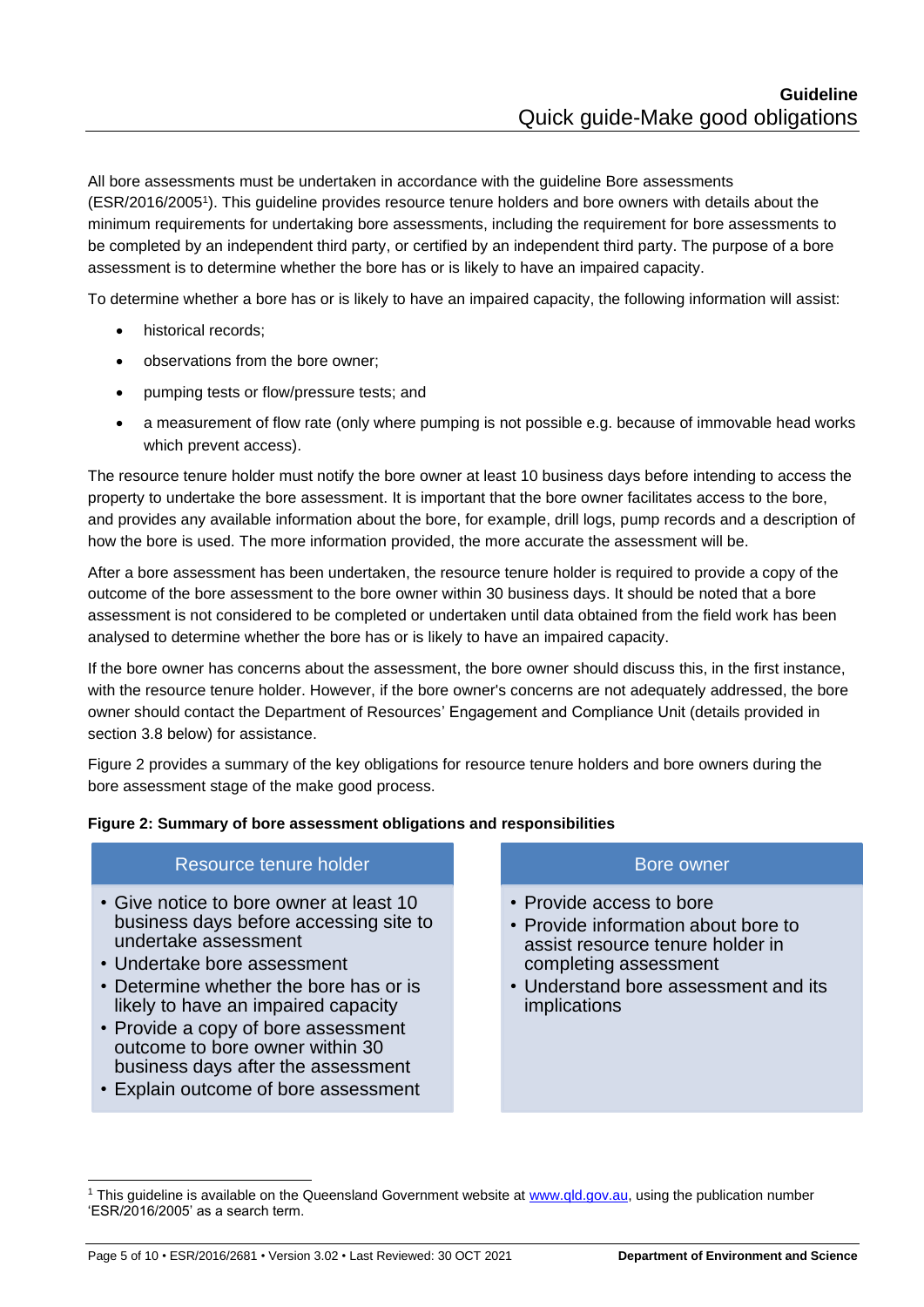#### <span id="page-5-0"></span>**3.1.2 When does a water bore have an impaired capacity**

Chapter 3 of the Water Act recognises two situations in which a water bore may become impaired from resource activities:

- 1. water level decline, due to the exercise of underground water rights by a resource tenure holder, impairing the bore's ability to provide a reasonable quantity or quality of water for the bore's authorised use or purpose; and
- 2. the water bore is adversely affected by free gas derived from the carrying out of authorised resource activities.

Impaired capacity is determined through the bore assessment, which must be undertaken in accordance with the guideline Bore assessments (ESR/2016/2005). When determining whether the bore has or is likely to have an impaired capacity, existing and new bores are treated differently.

#### 1. *Water level decline*

An existing water bore (a bore in existence before the first UWIR for the area took effect) is considered to have an impaired capacity where:

- there is a decline in the water level of the aquifer at the location of the bore and the exercise of underground water rights has or has likely caused or materially contributed to the decline; and
- because of the decline the bore can no longer provide a reasonable quality or quantity of water for its authorised use or purpose.

A new water bore has an impaired capacity where:

- the requirements for establishing an impaired capacity for an existing water bore are met; and
- the decline is more than the decline predicted at the location of the bore in the relevant report (that is, the UWIR which is in effect at the time the bore is drilled).

#### 2. *Free gas*

In addition to the above, both new and existing bores are taken to have an impaired capacity where there is evidence of any of the following adverse effects due to the exercise of underground water rights by a resource tenure holder:

- damage to the bore or the bore's pumps or other infrastructure;
- the bore poses a health or safety risk; or
- the bore can no longer, or it is likely the bore can no longer provide a reasonable quantity or quality of water for its authorised use or purpose;

#### **AND**

• free gas derived from the carrying out of authorised activities under a resource tenure, has or has likely caused or materially contributed to the adverse effect.

Certainty that the exercise of underground water right has caused or will likely cause the bore to be impaired is not needed; it is sufficient that the resource operations has likely caused or materially contributed to the decline or adverse effect.

The IAA and LTAA in an UWIR predicts a decline in water level only. As such if a bore owner is concerned their bore is being adversely affected by free gas derived from the carrying out of authorised activities under a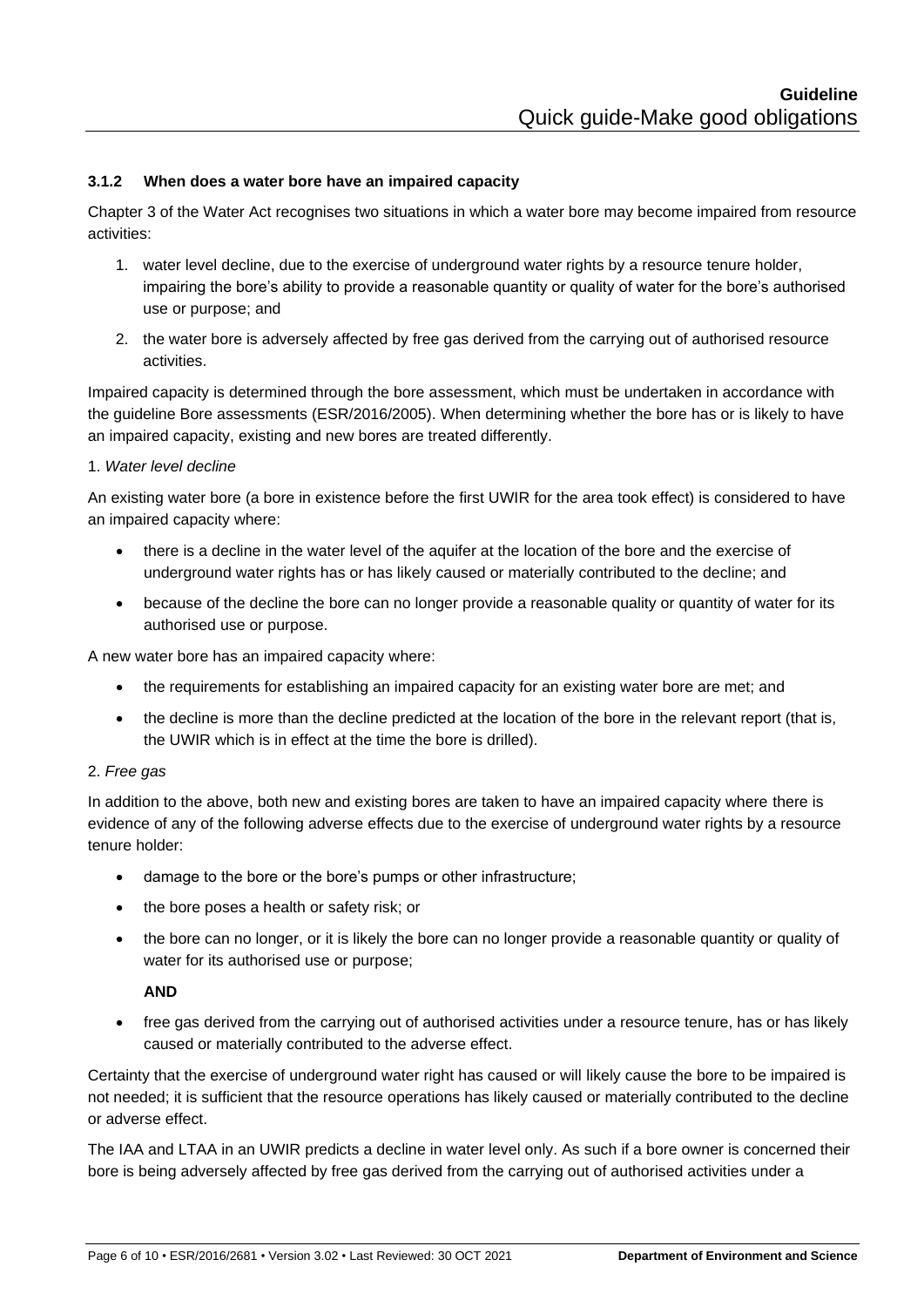resource tenure, the bore owner should contact the Engagement and Compliance Unit (details provided in section 3.8 below).

The Engagement and Compliance Unit will notify the department and, if required, the chief executive of the department will direct the resource tenure holder to undertake a bore assessment of the affected bore within a certain time period.

## <span id="page-6-0"></span>**3.2 Make good agreement**

A make good agreement is a legally binding agreement entered into by a resource tenure holder and a bore owner about a water bore, which provides for the following:

- the outcome of a bore assessment;
- whether the bore has or is likely to have an impaired capacity;
- if the bore assessment has determined that a bore has, or is likely to have, an impaired capacity because of a resource operation, the agreement must include make good measures negotiated by the resource tenure holder and the bore owner (see section 3.3 Make good measures); and
- that the agreement may be terminated by the bore owner during the cooling off period (see section 3.5 Termination of a make good agreement).

A make good agreement is required for all bores that have had a bore assessment undertaken (not just those with an impaired capacity).

Make good agreements are separate contractual arrangements from conduct and compensation agreements required under petroleum legislation for access to private land and land access compensation and conditions negotiated for mining claims and mineral development license tenure holders.

As make good agreements are legally binding, it is important that bore owners seek appropriate independent professional advice when making this agreement, including advice regarding make good measures. A resource tenure holder is required to compensate the bore owner for any reasonable accounting, hydrogeological, legal or valuation costs incurred during the negotiation or preparing of the make good agreement.

The resource tenure holder is not required to reimburse the bore owner for hydrogeology costs incurred for work performed other than by an appropriately qualified hydrogeologist. An appropriately qualified hydrogeologist is a person with a minimum of two years professional experience in at least one of the following fields:

- underground water level monitoring programs, including monitoring of water level in bores equipped with pumping infrastructure;
- the conduct of underground water quality sampling programs; or
- hydrogeology and/or engineering

#### **AND**

• have a practical knowledge of water bore construction and infrastructure.

In addition to this, from the 6 December 2016, if a bore owner elects to undertake an alternate dispute resolution (ADR) process with the resource tenure holder to negotiate an outcome to the make good agreement or a variation to an executed make good agreement, the costs of the ADR facilitator will be borne by the resource tenure holder.

Figure 3 outlines the key obligations for resource tenure holders and bore owners during the negotiation of a make good agreement stage of the make good process.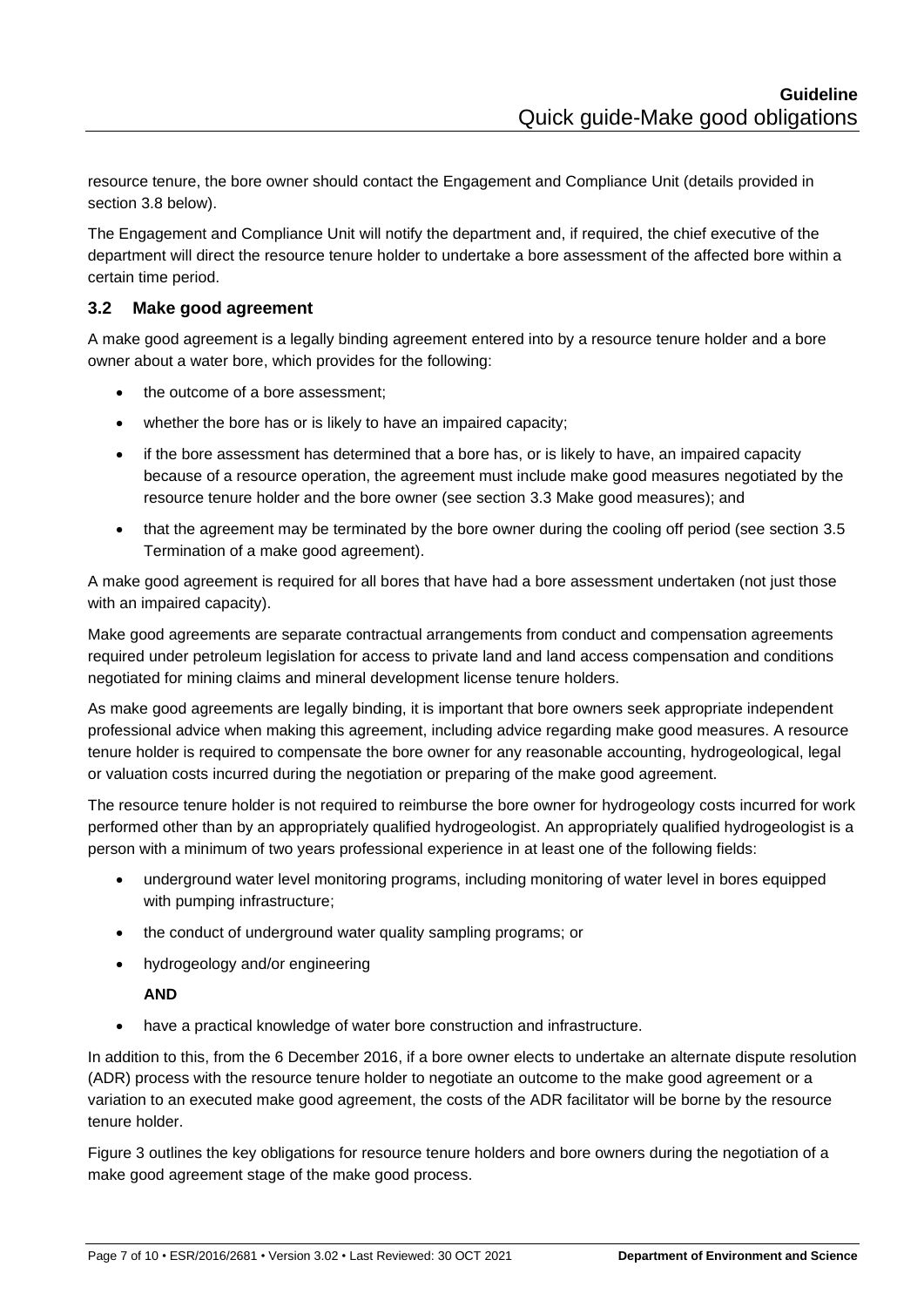#### **Figure 3: Summary of make good agreement obligations and responsibilities**

#### Resource tenure holder

- •Seek agreement on outcome of bore assessment
- •Compensate for reasonable and necessary costs bore owner incurs
- •Negotiate make good measures if bore is impaired, or likely to be impaired

#### Bore owner

- •Seek appropriate professional advice
- •Seek agreement on outcome of bore assessment
- •Negotiate make good measures if bore impaired, or likely to be impaired

#### <span id="page-7-0"></span>**3.3 Make good measures**

Make good measures are required for a make good agreement where a bore has, or is likely to have, an impaired capacity.

#### <span id="page-7-1"></span>**3.3.1 Types of make good measures**

As part of the negotiation process, a bore owner is free to seek make good measures other than those proposed by the resource tenure holder during the negotiation process. Potential make good measures may include:

- ensuring the bore owner has access to a reasonable quantity and quality of water for the water bore's authorised use or purpose. For example:
	- o adding a rising main to lower the pump setting in the bore;
	- o increasing the water column above the pump;
	- $\circ$  improving the pressure at the bore head, including new headworks and piping, if the affected supply is artesian;
	- $\circ$  changing the pump so that it is better suited to the decreased water level in the bore;
	- o deepening the bore to allow it to tap a deeper part of the aquifer;
	- o reconditioning of the water bore to improve its hydraulic efficiency;
	- o drilling a new bore; or
	- o providing an alternate water supply;
- carrying out a plan to monitor the water bore, for example, by undertaking periodic bore assessments; and/or
- providing the water bore owner compensation (monetary or otherwise) for the bore's impaired capacity.

If monetary compensation is accepted as a make good measure instead of a new water supply, bore owners are encouraged to fully consider how this will affect long-term viability of the land use, and the impact that this might have on land value. Monetary compensation could also be used to improve other water infrastructure on the land.

While the requirement to implement make good measures is designed to ensure that a bore owner is not disadvantaged, resource tenure holders are not responsible for making good impairment that results from the poor maintenance of a bore (e.g. a bore with a collapsed or rusted casing).

Make good measures should not be influenced by the degree to which a bore owner utilises the supply. The key issue is the authorised capacity of the bore, and the level to which this capacity is impaired, or is likely to be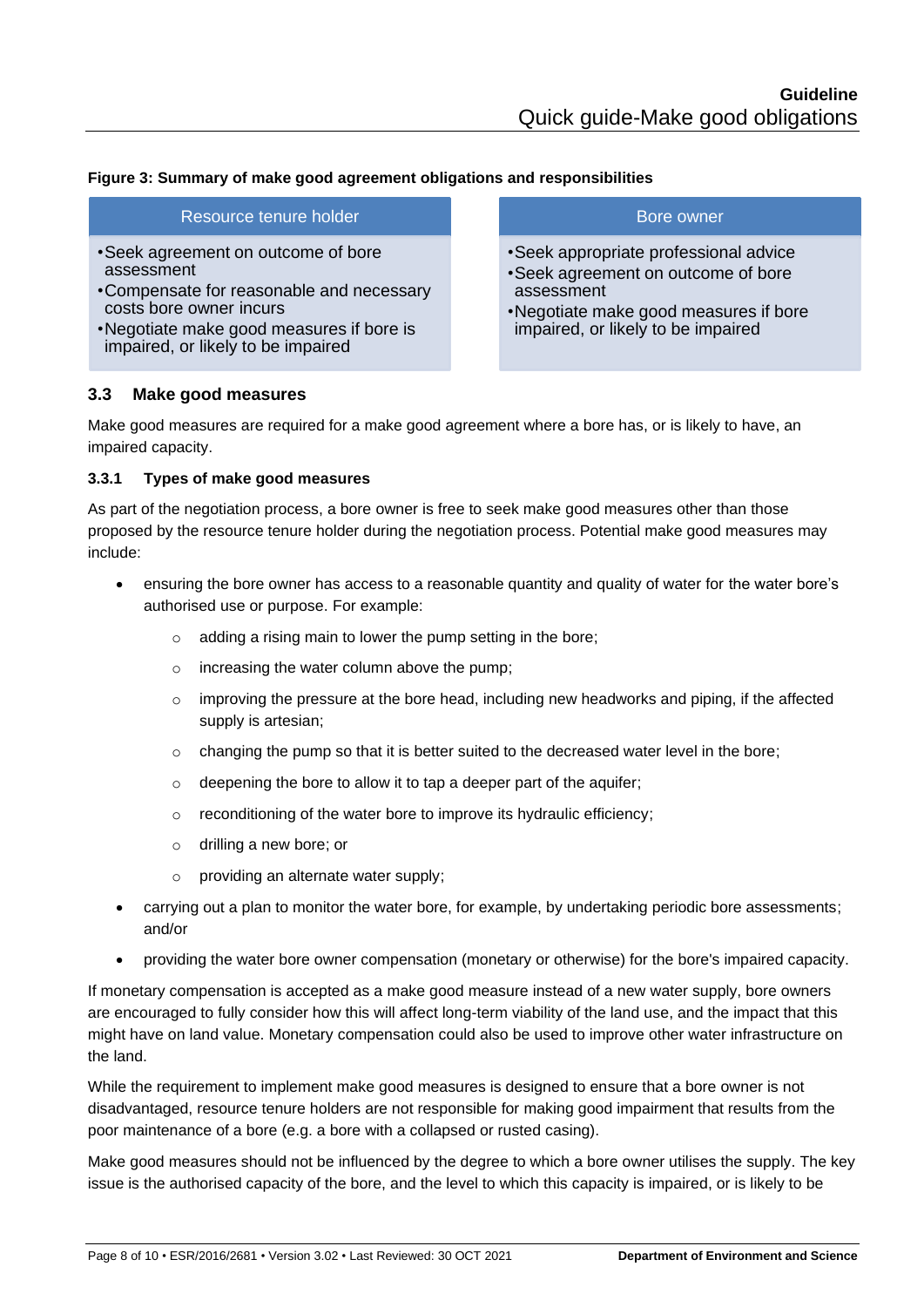impaired. For example, a functioning bore used at times of short water supply is still entitled to the same reasonable quality and quantity of water for its authorised use or purpose as if it was required for frequent use.

Figure 4 outlines the key obligations for resource tenure holders and bore owners when negotiating make good measures.

#### **Figure 4: Negotiating make good measures**

#### Resource tenure holder

- •Negotiate make good measures
- •Provide alternative solutions
- •Consider alternative solutions
- •Compensate for reasonable costs, including accounting, hydrogeological, legal, variation or ADR facilitator costs

#### Bore owner

- •Negotiate make good measures
- •Provide alternative solutions
- •Seeks appropriate professional advice
- •Consider the long term implications of make good measures

#### <span id="page-8-0"></span>**3.4 Existing make good agreements between mining tenure holders are bore owners**

Existing agreements, in effect prior to 6 December 2016, between a mineral development license (MDL) or mining lease (ML) tenure holder and a bore owner about a water bore affected or likely to be affected by the take of underground water from activities on tenure are **deemed** to be a make good agreement for the purpose of Chapter 3 of the Water Act.

Therefore, these agreements are subject to the provisions of Chapter 3 of the Water Act, including the right to vary a make good agreement under the Water Act if the agreement is no longer appropriate.

#### <span id="page-8-1"></span>**3.5 Termination of a make good agreement**

The bore owner may terminate a make good agreement, within the cooling-off period, by giving written notice of the termination to the resource tenure holder. The cooling-off period is 5 business days, starting on the day the make good agreement is entered into and ending at 5pm on the fifth business day. Note that the bore owner cannot terminate a make good agreement that has been decided by the Land Court.

#### **3.6 Circumstances where an agreement can be changed**

The impact on a bore caused by a resource operation may change over time for a number of reasons. For example, a resource tenure holder may change production plans, or a newly released UWIR might predict new impacts. There may also be situations where a bore owner discovers that a previously agreed make good measure is ineffective.

Because of the potential for change, a bore owner or a resource tenure holder can seek to vary an executed make good agreement, in three specified situations:

- there is a material change in circumstances
- the make good measures are ineffective
- another effective and more efficient measure is available.

In any of these situations, either party may issue a notice to the other party, requiring that they enter into negotiations using their best endeavours to vary the agreement. This statutory right seeks to ensure that any impacts on a bore are properly 'made good'.

A make good agreement may also be varied for reasons other than the three specified situations if both parties agree to the variation.